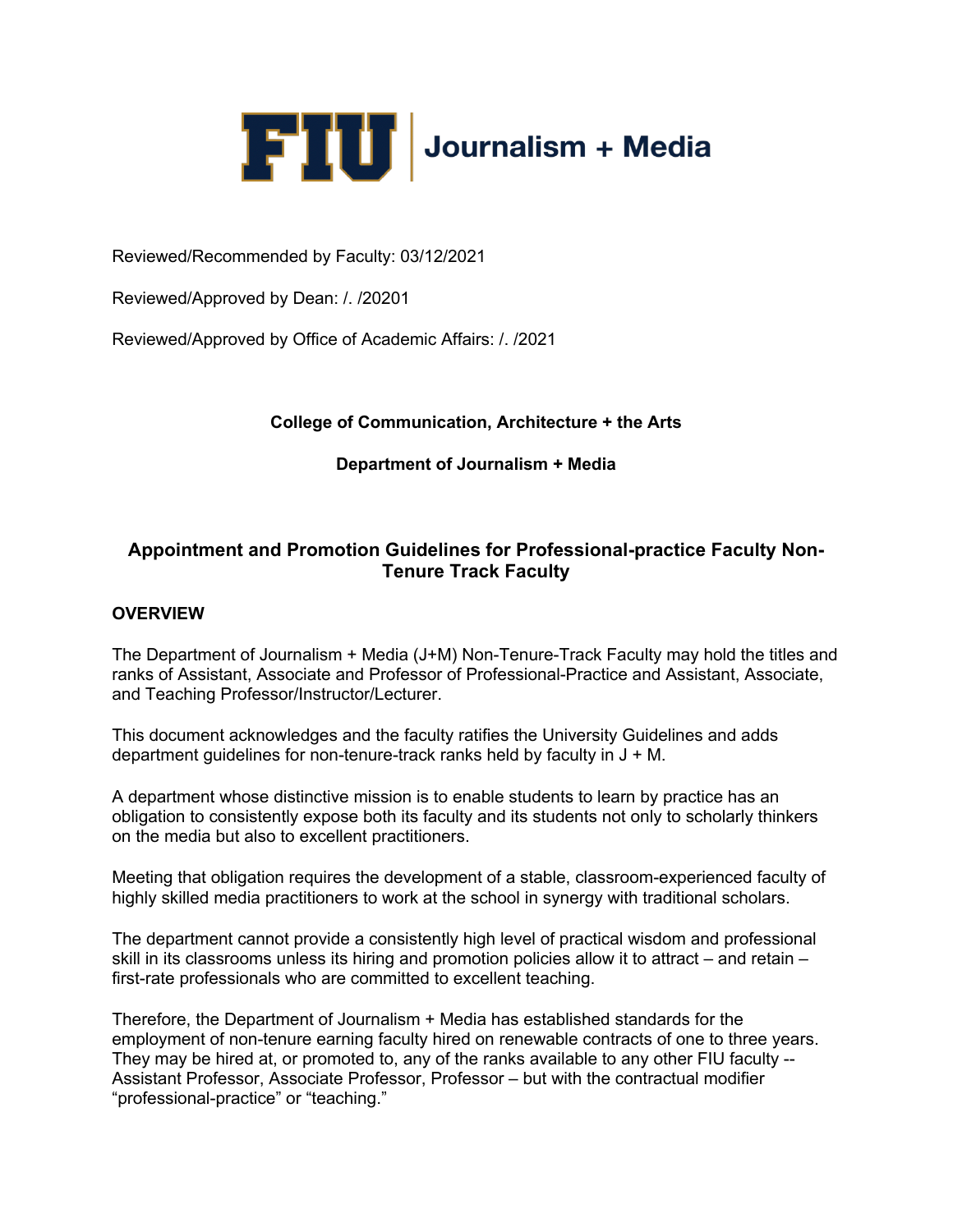Teaching graduate courses and participating in the development or supervision of graduate programs will in most cases require that the professional-practice faculty members hold at least a master's degree. Exceptions must be approved by the Provost's designee, the Dean of the University Graduate School, upon recommendation by the J + M Chair, and the College Dean.

Teaching loads will be determined according to the J + M Differentiated Faculty Assignments policy. Salaries and salary increases, including those for promotion, will be established in a manner established in the BOT-UFF Collective Bargaining Agreement.

Tenured and tenure-earning faculty are expected to engage in research and creative activity that is published via refereed journal articles and papers, however, when engaging in interdisciplinary research, professional practice publications will also count towards promotion. Professional-practice track faculty are expected primarily to publish in professional publications and media, or to contribute to the academic literature dealing with the pedagogy of communication and journalism, however, when engaging in interdisciplinary research, academic research publications will also count towards promotion. Teaching/Instructor/Lecturer faculty are expected primarily to teach, however, when engaging in interdisciplinary research, academic or professional work and activities, this will also count towards promotion.

## **STANDARDS BY RANK At Time of Hire**

Decisions on appropriate rank at time of hire will be based on the mix of professional and academic credentials of each candidate, including years of professional practice, quality of professional work, degrees earned, and teaching experience. The bachelor's degree is required. Academic credentials that include at least a relevant master's degree and university teaching experience are expected, but in rare circumstances--when a candidate does not hold the master's degree--a candidate's professional experience and achievements will be used to determine rank at the time of appointment.

## **At Time of Promotion or Renewal**

Continuing academic and professional achievements will be required of any candidate seeking contract renewal or promotion. Criteria to be used to evaluate candidates for renewal at, or promotion to, each rank are as follows:

## **ASSISTANT PROFESSOR, PROFESSIONAL-PRACTICE**

- 1. **Role Description:** The major responsibilities of this position are to teach undergraduate courses, provide service to the department, and participate actively in the relevant profession through service and/or practice, particularly through active participation in national/international professional associations, and to provide students with a role model for superior professional practice.
- 2. **Qualifications:** Minimum of a relevant master's degree and five years professional experience will normally be required for appointment. Exceptions must be approved by the Dean of the College and the o/Academic Affairs. Such exceptions must meet SACSCOC criteria.
- 3. **Teaching:** Qualifications for teaching a minimum of three undergraduate courses at a satisfactory level of performance, including at least two senior-level courses, as well as a commitment to participating fully in curriculum development.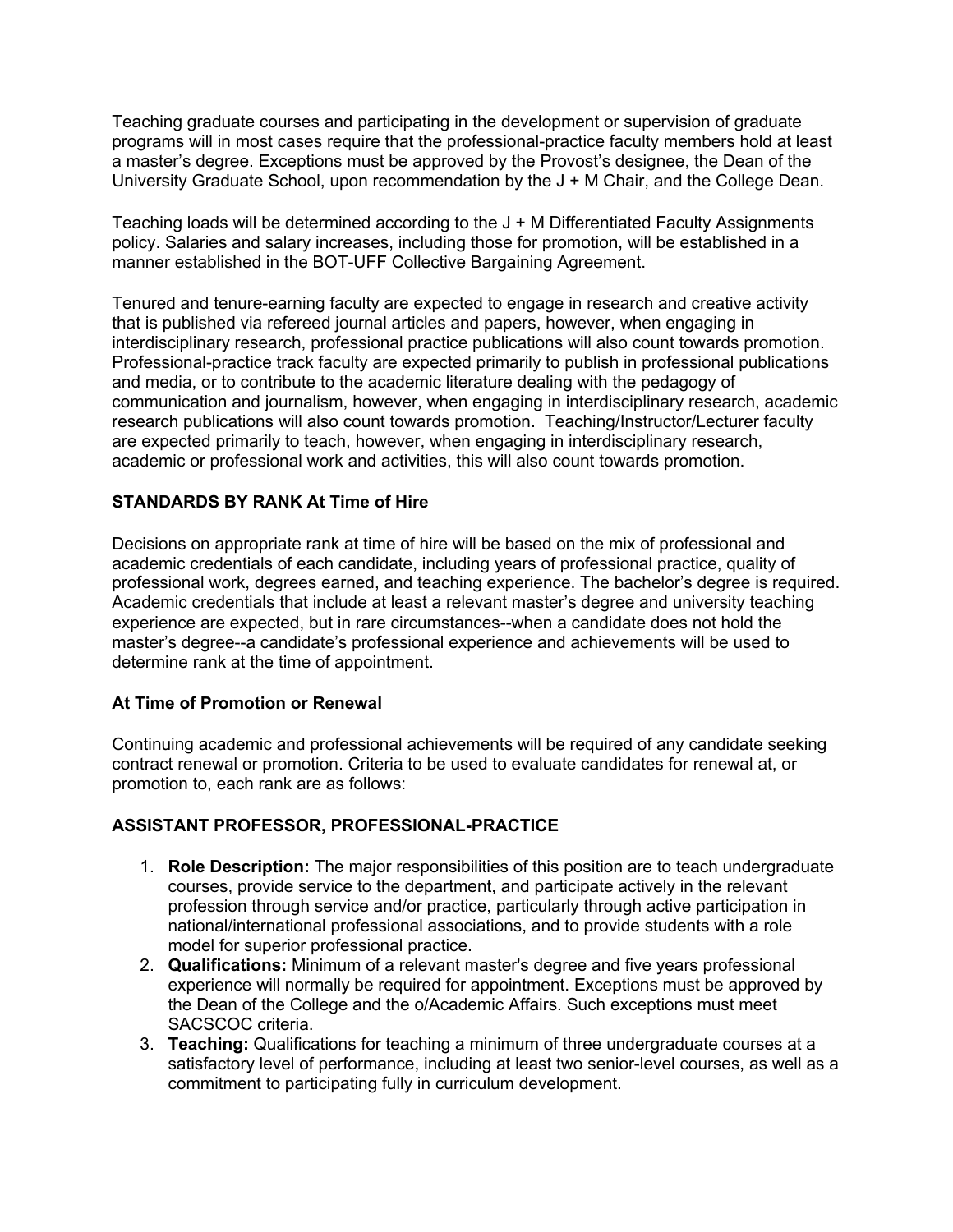4. **Professional and academic activity:** Demonstrable, continuing professional and academic activities at a satisfactory level of performance, the tangible products of which could serve as models of superior performance in professional practice for students.

 5. **Service:** Qualifications to undertake professional service in all three areas--university, profession, and general public--at a satisfactory level of performance. Active participation in professional associations will weigh heavily in favor of contract renewals at, or promotions from, this rank.

## **ASSOCIATE PROFESSOR, PROFESSIONAL- PRACTICE**

- 1. **Role Description:** The major responsibilities of this position are to teach undergraduate and graduate courses as appropriate, provide service to the department and the university, and participate actively in the relevant profession through service and/or practice, particularly through active participation in national/international professional associations, to provide students with a role model for superior professional practice, and to vigorously contribute to curriculum development and other systemic improvements within the department. Appointment at, or promotion to, this rank signifies accomplishments worthy of status as a member of the senior faculty.
- 2. **Qualifications:** Minimum of a relevant master's degree, significant professional experience of at least five years, a superior record of creative/professional activity and successful classroom teaching will normally be required for appointment. Exceptions must be approved by the Dean of the College and the Office of the Provost/Academic Affairs. Such exceptions must meet SACSCOC criteria.
- 3. **Teaching:** Evidence of the ability to teach a combined minimum of five undergraduate and graduate courses, if applicable, including at least three senior-level courses, with good student evaluations. Strong evidence of both a commitment and an ability to impart the highest professional standards in the classroom. As a senior member of the faculty, an associate professor should take a leading role in curriculum development. Thus, a successful candidate for promotion to that rank will have shown a willingness to consult with colleagues and others in developing courses, teaching methods, standards of student performance, and methods of measuring outcomes to assure the effective delivery of professional skills to students.
- 4. **Professional and academic activity:** Required for appointment will be a demonstrated history of professional and academic activities that have earned broad public or peer recognition, and a commitment to continue such work while a member of the faculty. The products of this performance must be tangible and should serve as models of excellent professional practice for students. Normally, such activities would be distributed to a broad public through the mass media, but work aimed at a national audience of peers, such as feature-length articles in prominent reviews like *Quill* or *CJR*, will also weigh strongly. Products aimed at academic or professional peers should strive to broadly influence the quality of academic instruction in, or the practices of, the relevant profession. A record of substantial accomplishments in creative/professional activities implies national or international recognition. Such performance will be measured with respect to quality, importance, length of work, means of distribution, quantity, consistency over time, and relevance to the communication academy or profession, particularly in the candidate's specific area of competence. Both quality and quantity are important. However, quality is the major criterion. Indices of quality include (but are not limited to): public use of the work by leading media outlets or professional journals in the relevant disciplines; significant educational changes influenced by the candidate's work;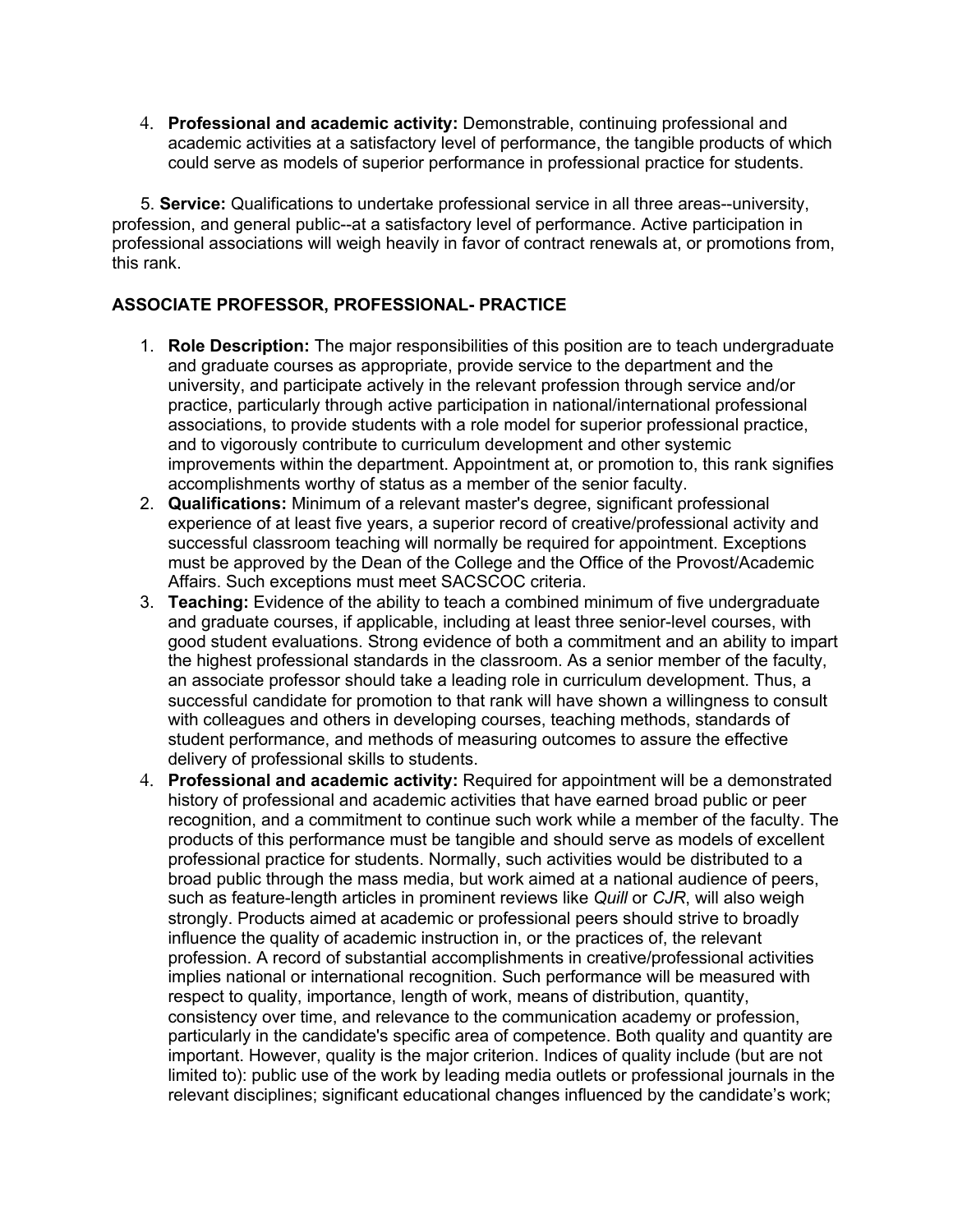use of the work as educational tools by institutions or in classrooms; peer recognition via national awards or other clear evidence of peer respect; citation of work by others in the discipline, or other evidence of broad influence; institutional or academic/professional association invitations to make presentations or serve on panels; consultancies endorsed by the relevant Chair; and significant external funding for continued creative/professional activity.

5. **Service:** A substantial record of professional service to the local, university and professional communities and active participation in professional associations, especially in leadership roles, is expected. Service activities are to be evaluated with respect to quality, quantity, consistency over time, relevance to the academic field and to the practice of communication, and with reference to the candidate's particular area of specialization. Service to the university also consists of serving on department, college and university committees and task forces.

## **PROFESSOR, PROFESSIONAL - PRACTICE**

- 1. **Role Description:** The major responsibilities of this position are to teach undergraduate and graduate courses as appropriate, and to provide leadership in service to the department, college and the university, and to the relevant profession through service and/or practice.
- 2. **Qualifications:** A minimum of a master's degree, a substantial history of successful classroom teaching, a record of continuous and clearly significant creative/professional activity, and a background of meritorious professional experience in a relevant field are normally required. Exceptions must be approved by the Dean of the College and the Office of the Provost/Academic Affairs. Such exceptions must meet SACSCOC criteria.
- 3. **Teaching:** Evident ability to teach a minimum of seven undergraduate and graduate courses, if applicable, with good evaluations. Strong evidence to support a prediction that the candidate will assume a leadership role in nurturing the teaching skills of less experienced faculty and will bring the influence of wisdom to curricular and school policy decisions.
- 4. **Professional and academic activity:** A record of substantial accomplishments professional and academic activities that have received regional, national, or international recognition is expected of any person appointed or promoted to the rank of professor. The areas of performance and the ways in which they may be measured are essentially the same as for Associate Professor, but the quantity and quality of achievements is substantially higher for appointment or promotion to the rank of professor. At a minimum, it is expected that faculty appointed to or promoted to this rank will have published or produced or otherwise made tangible a quality of professional work that will stand as a role model for the most advanced practice of the media professions. The impact of their activities on the academy or the professions is also expected to be substantially greater, in both geographic breadth and in depth of influence, than that of an associate professor, especially in the area of direct leadership. Attending and participating in conferences and professional meetings of major scholarly or professional organizations and presenting papers**,** serving on panels, etc, is critical to this leadership role.
- 5. **Service:** A substantial record of professional service to the local, university and professional communities is vital for individuals who achieve the rank of professor. The faculty member should exhibit leadership within both the local and university communities, and one or more professional organizations.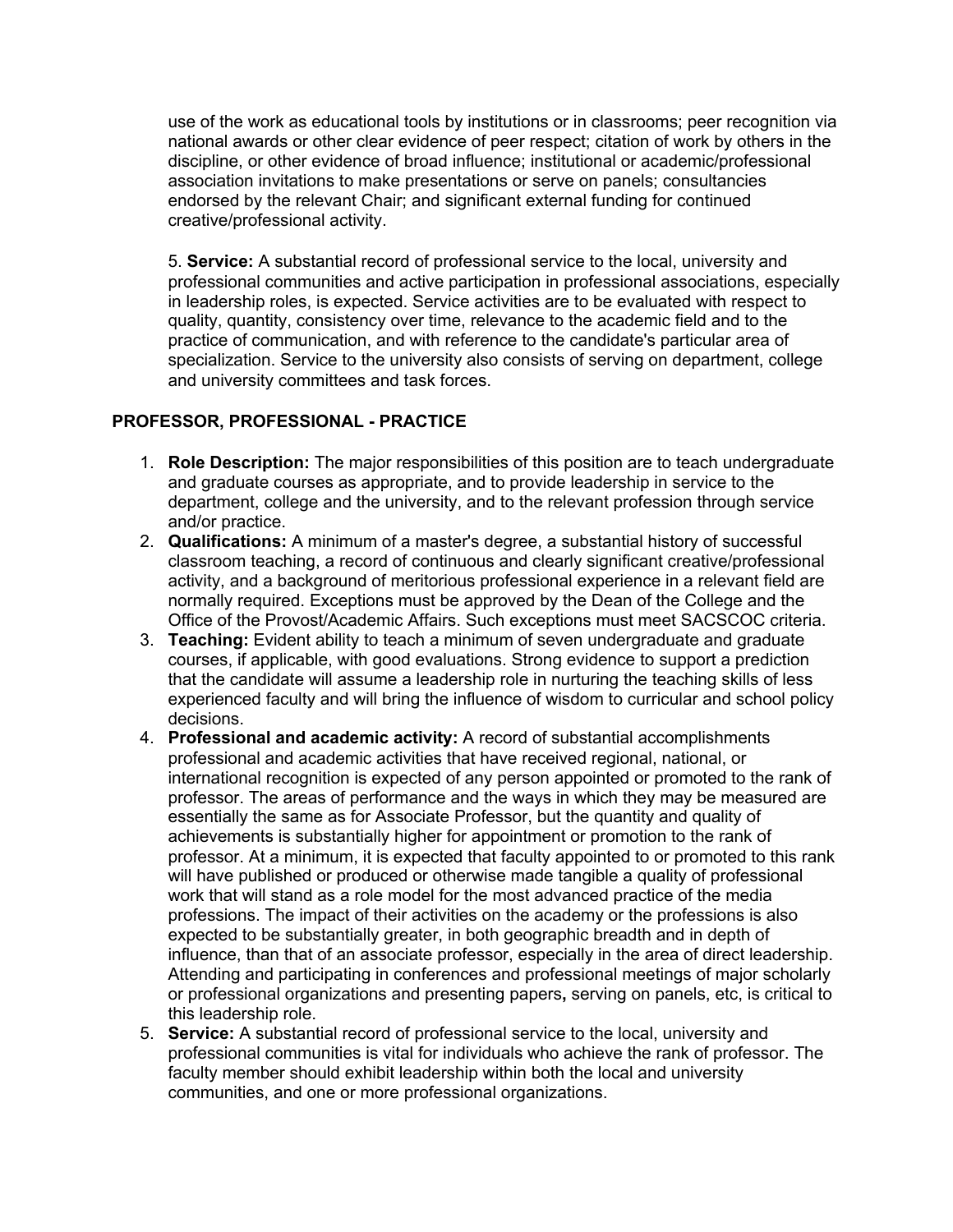## *Personnel Procedures for Professional Practice Faculty:*

## **Appointments, Promotion and Contracts Appointments:**

Appointments to the professional-practice faculty of the Department of Journalism + Media, and the rank associated with such appointments, shall be made consistent with university and college policies and the Collective Bargaining Agreement.

### **Contract Renewal and Non-renewal:**

Offers of renewal or notice of non-renewal of contract shall be made by the dean, in consultation with the department chair, in keeping with all relevant provisions of university policies and the Collective Bargaining Agreement.

### **Promotions:**

Promotions require peer review and will be based on evidence of continuing achievements in teaching, professional activities and service commensurate with the rank applied for. Professional-practice faculty who seek promotion must make a formal application demonstrating that the faculty member meets the criteria for the higher rank. Such application will be made on a timetable agreed upon by the Provost's Office.

### **Peer Review:**

For promotion within professional-practice positions, whose ranks parallel those of traditional academic lines (e.g., assistant, associate, professor), the Tenure and Promotion Manual requires each college/unit to develop appointment and promotion guidelines.

Accordingly, the committee charged with formulating policy for hiring and promoting non-tenure track faculty was guided by the cited paragraphs in formulating a collegial peer review policy for the promotion of professional-practice faculty:

- 1. Peer reviews for promotion of non-tenure earning faculty shall generally follow the format used for academic-track faculty with respect to outside letters, departmental committee and chair review, and application portfolio.
- 2. Additionally, the department Professional-Practice Track Faculty Review Committee will conduct a formal review of each promotion application.
- 3. The review committee will consist of two tenured members, two professional-practice members, and a chair selected from the professional-practice faculty. If the department has sufficient numbers of faculty in each category who hold a rank at or above the rank to which the candidate is applying, selection to the committee must be from those ranks. If the department lacks sufficient faculty with the rank at or above the rank to which the candidate is applying, the department chair, in consultation with, committee members may nominate outside professional-practice faculty starting with the Department of Communication and then the other departments.
- 4. Members will be selected by department vote of the faculty, using the selection method traditionally used to select members for promotion committees.
- 5. The Professional-Practice Track Faculty Review Committee will report its vote and explanation of that vote in writing to the chair of the candidate's department. The chair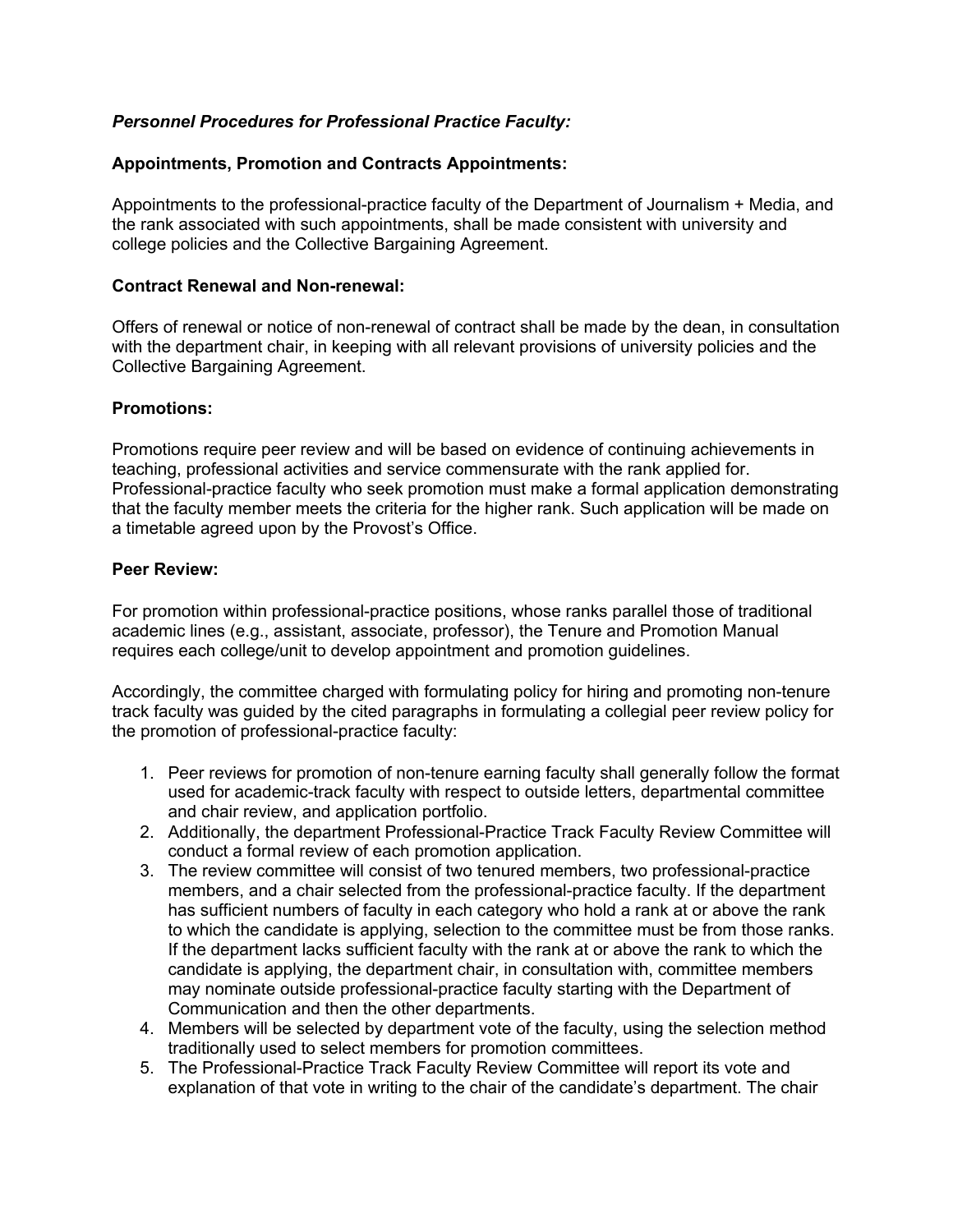will, in turn, make a written recommendation to the CARTA dean. The dean will make a written recommendation to the provost.

# *Professional Practice Track Faculty Review process:*

Notify chair of desire to go for promotion

Files due to chair

Files sent out to reviewers

Departmental vote

PPTFR Committee vote

Chair's recommendation to the dean

Dean's recommendation to the provost.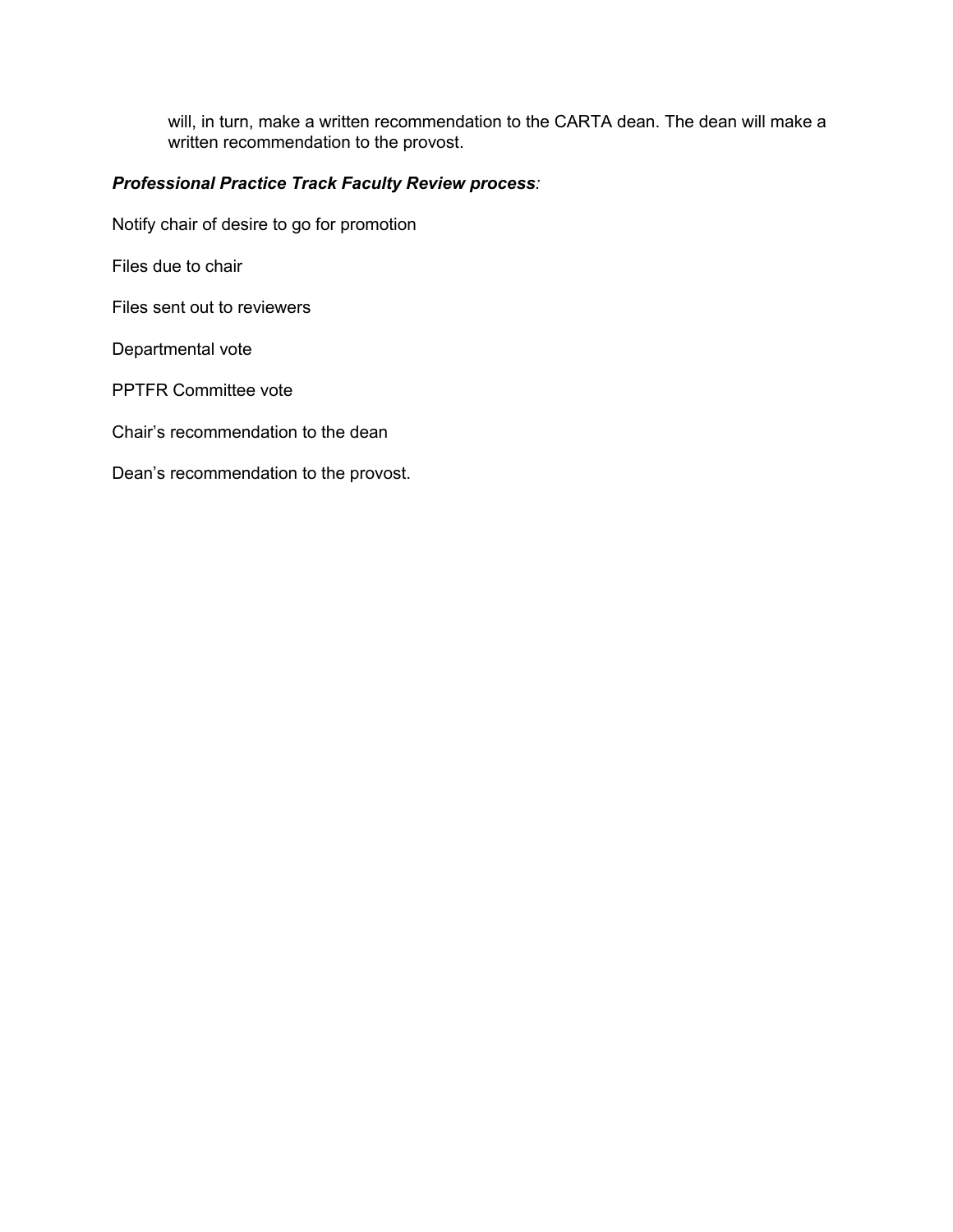## **Appointment and Promotion Guidelines for Teaching, Instructor, Lecturer Faculty Non-Tenure Track Faculty**

**Role Description:** The major responsibilities of this position are to teach.

### **STANDARDS BY RANK At Time of Hire**

The bachelor's degree is required. Academic credentials that include at least a relevant master's degree and university teaching experience are expected.

### **At Time of Promotion or Renewal**

Continuing academic achievements will be required of any candidate seeking contract renewal or promotion. Basic criteria to be used to evaluate candidates for renewal at, or promotion to, each rank are as follows:

## **ASSISTANT TEACHING PROFESSOR/INSTRUCTOR/LECTURER**

Assistant Teaching Professors/Instructors/Lecturers are expected to hold the master's degree in a relevant field. Promotion is based on the contribution to the academic mission of FIU. Assistant Teaching Professors/Instructors/Lecturers typically teach undergraduate courses and may, with appropriate qualifications, teach graduate courses. Academic credentials that include at least a relevant master's degree and university teaching experience are expected.

## **ASSOCIATE TEACHING PROFESSOR/SENIOR INSTRUCTOR/LECTURER**

It is not expected that faculty will receive an initial appointment as Associate Teaching Professor/Senior Instructor/Lecturer. This is a position typically obtained through promotion from Assistant Teaching Professor/Instructor/Lecturer. Such promotion will not be considered prior to the start of the sixth year of continuous service as an Assistant Teaching Professor/Instructor/Lecturer. Candidates who have held the position of Visiting Assistant Teaching Professor/Instructor/Lecturer and for whom there has been no break between the visiting and regular appointment may aggregate their full-time teaching service to reach the required total of five completed years.

### **Promotion to Associate Teaching Professor/Senior Instructor/Lecturer**

Promotion to Associate Teaching Professor/Senior Instructor/Lecturer requires a consistent record of outstanding teaching. The promotion dossier should also include student evaluations, peer evaluations, indications of any teaching awards received, and annual assignments and annual evaluations. Departments are strongly encouraged to implement a formal classroom evaluation of Assistant Teaching Professor/Instructor/Lecturer teaching. Documentation of this should be included in the file. Any pedagogical publications, discipline publications, classroom and laboratory innovations, contributions to student advising, and university service should be included in the promotion application along with evidence that the Assistant Teaching Professor /Instructor/Lecturer has used the assessment of student learning outcomes to influence in a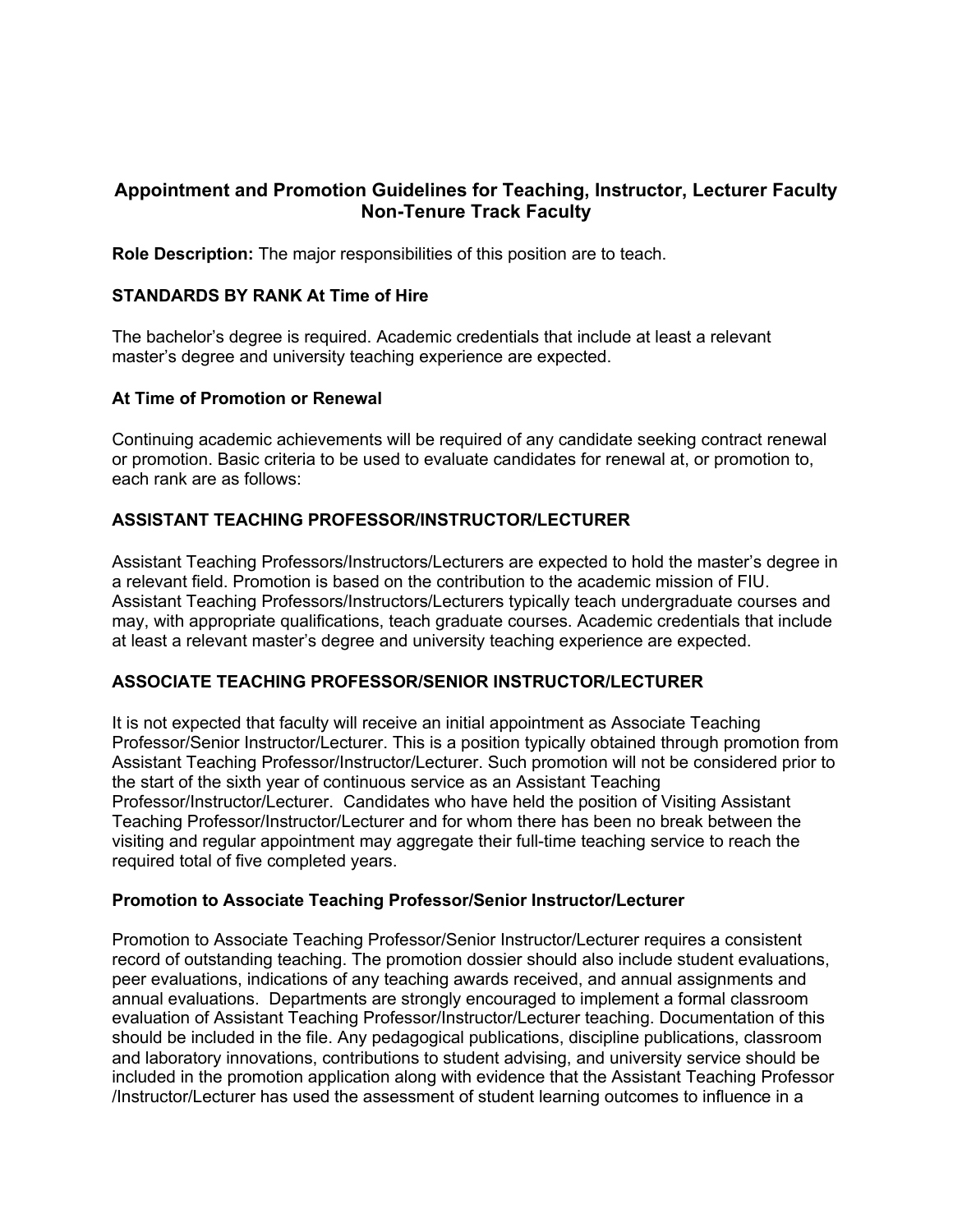positive manner his or her teaching. Assistant Teaching Professor/Instructors/Lecturer are not required to apply for promotion at any time, and an Assistant Teaching Professor /Instructor/Lecturer applying and failing may continue as an Assistant Teaching Professor /Instructor/Lecturer.

Promotion applications will be considered by a committee composed of two Associate Teaching Professors/Senior Instructors/Lecturers (or Assistant Teaching Professors/Instructors/Lecturers, if no Associate Teaching Professor/Senior Instructors/Instructors are in the department) and one tenured faculty members, one professional-practice faculty and chaired by one of the teaching faculty members. The committee makes a recommendation to the department faculty who vote by secret ballot on the application. The department chair makes a recommendation to the Dean who makes a recommendation to the Provost. The promotion is effective in the semester subsequent to the approval by the Provost.

Assistant Teaching Professors/Instructors/Lecturers promoted to Associate Teaching Professors/Senior Instructors/Lecturers receive a promotion increment as established in the BOT-UFF Collective Bargaining Agreement.

In spring of each year, the Provost will submit a list of those eligible to apply for Non-Tenure Track Promotion consideration during the next academic year.

## **TEACHING PROFESSOR/ UNIVERSITY INSTRUCTOR/LECTURER**

It is not expected that faculty will receive an initial appointment as Teaching Professor/University Instructor/Lecturer. This is a position typically obtained through promotion from Associate Teaching Professor/Senior Instructor/Lecturer. Those currently holding the title of Assistant Teaching Professor/Instructor/Lecturer should apply to the rank of Associate Teaching Professor/Senior Instructor/Lecturer; those currently holding the title of Associate Teaching Professor/Senior Instructor/Lecturer should apply to the rank of Teaching Professor/University Instructor/Lecturer. Such promotion will not be considered prior to the start of the sixth year of continuous service as Associate Teaching Professor/Senior Instructor/Lecturer.

### **Promotion to teaching professor/university instructor/lecturer**

Promotion to Teaching Professor/University Instructor/Lecturer uses the same criteria as those for promotion to Associate Teaching Professor/Senior Instructor/Lecturer. The consistency of teaching success, evidence of teaching quality enhancement, contribution to pedagogy, innovation, and service are important considerations for promotion to Teaching Professor/University Instructor/Lecturer. Associate Teaching Professors/Senior Instructors/Lecturers are not required to apply for promotion at any time, and an Associate Teaching Professor/Senior Instructor/Lecturer applying and failing may continue as an Associate Teaching Professor/Senior Instructor/Lecturer.

## **Appointments, Promotion and Contracts Appointments:**

Appointments to the teaching faculty of the Department of Journalism + Media, and the rank associated with such appointments, shall be made consistent with university and college policies and the Collective Bargaining Agreement.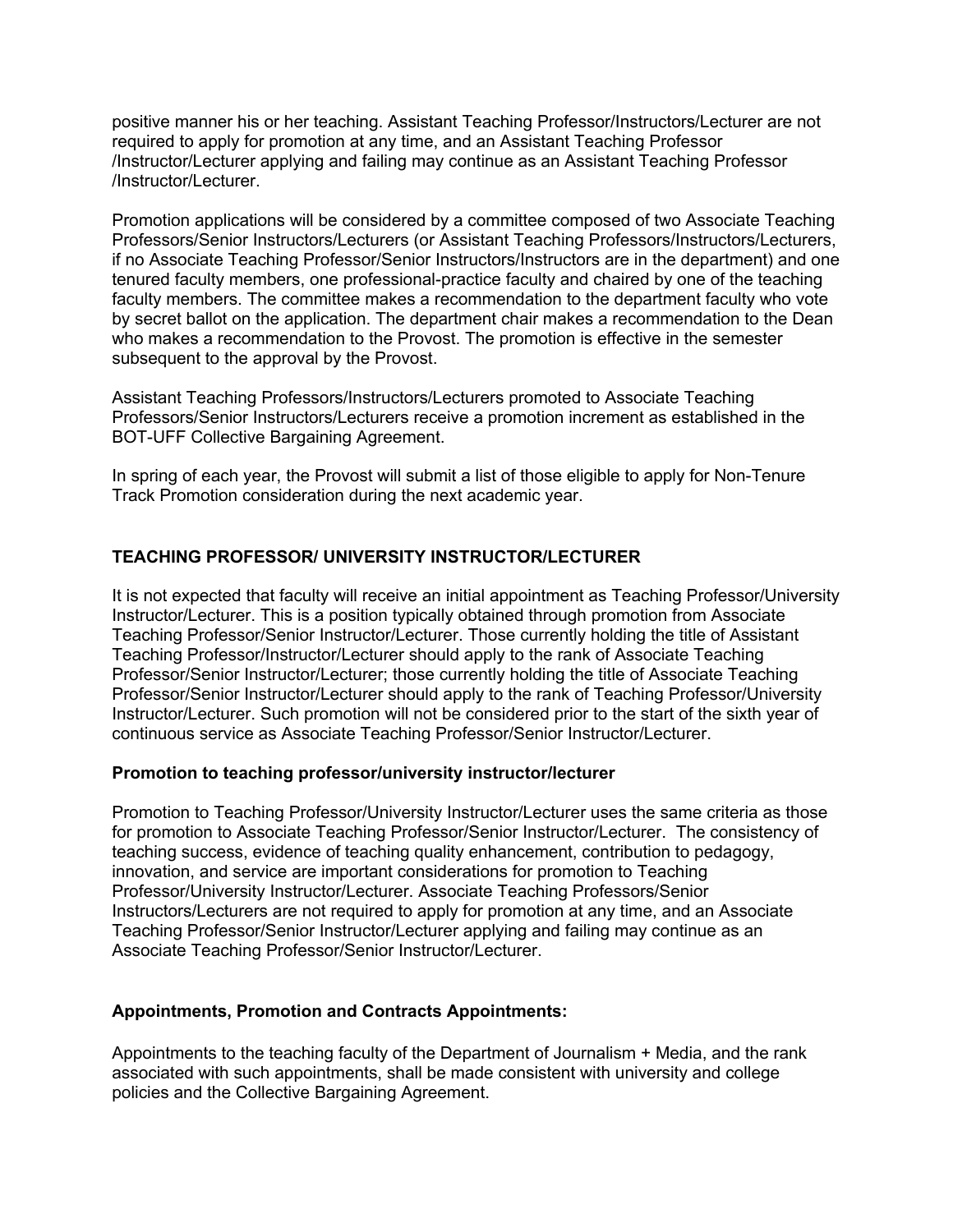### **Contract Renewal and Non-renewal:**

Offers of renewal or notice of non-renewal of contract shall be made by the dean, in consultation with the department chair, in keeping with all relevant provisions of university policies and the Collective Bargaining Agreement.

### **Promotions:**

1. Promotions require peer review and will be based on evidence of continuing achievements in teaching, professional activities and service commensurate with the rank applied for. Teaching Professor/Instructor/Lecturer faculty who seek promotion must make a formal application demonstrating that the faculty member meets the criteria for the higher rank. Such application will be made on a timetable agreed upon by the Provost's Office.

### **Peer Review:**

For promotion within teaching faculty positions, whose ranks parallel those of traditional academic lines (e.g., Instructor Librarian, Assistant University Librarian, Associate University Librarian, University Librarian), the Tenure and Promotion Manual requires each college/unit to develop appointment and promotion guidelines.

Accordingly, the committee charged with formulating policy for hiring and promoting professional practitioners was guided by the cited paragraphs in formulating a collegial peer review policy for the promotion of professional-practice faculty:

- 1. Peer reviews for promotion of teaching faculties shall generally follow the format used for academic-track faculty with respect to outside letters, departmental committee and chair review, and application portfolio.
- 2. Additionally, a department Teaching/Instructor/Lecturer Faculty Review Committee will conduct a formal review of each promotion application.
- 3. The review committee will consist of two teaching faculty, one tenured member, one professional-practice members, and a chair selected from the teaching faculty. If the department has sufficient numbers of faculty in each category who hold a rank at or above the rank to which the candidate is applying, selection to the committee must be from those ranks. If the department lacks sufficient faculty with the rank at or above the rank to which the candidate is applying, the committee members may nominate outside non-tenure earning faculty starting with the Department of Communication and then the other departments. The chair will vote only in case of a tie.
- 4. Members will be selected by department vote of the faculty, using the selection method traditionally used to select members for promotion committees.
- 5. Teaching/Instructor/Lecturer Faculty Review Committee will report its vote and explanation of that vote in writing to the chair of the candidate's department. The Chair will, in turn, make a written recommendation to the CARTA dean. The dean will make a written recommendation to the provost.

## *Professional Practice Track Faculty Review process:*

Notify chair of desire to go for promotion